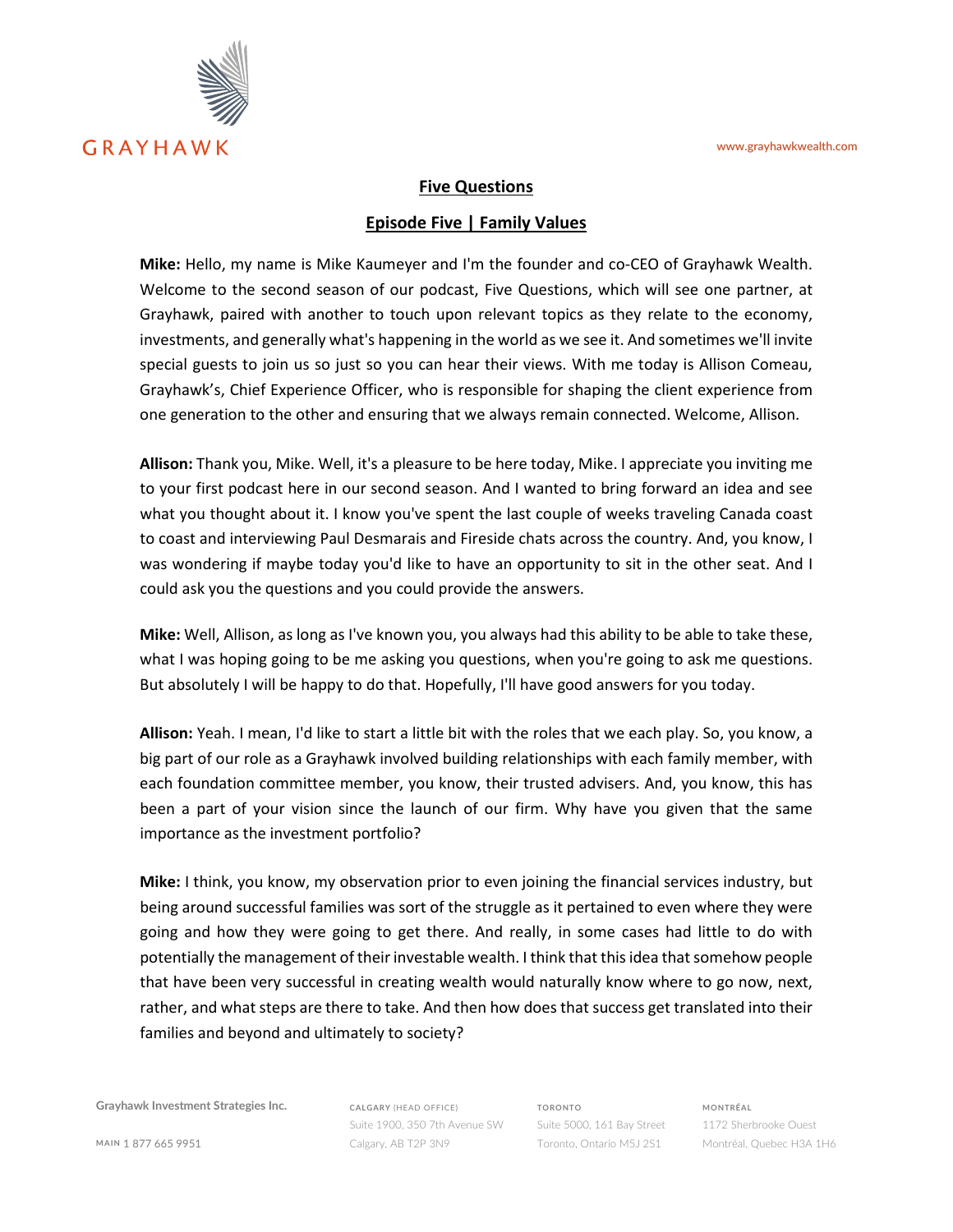There is an enormous amount of things to understand. And I think so the relational aspect of that part of the value proposition, to my understanding, didn't seem had a lot of focus and attention when we were starting the firm. And so, I felt that there was a huge opportunity to get closer to people and understand them and their journey. And so, I felt that, you know, as we've now got sort of seven years and growing on the firm, that the two pieces of our value proposition commingle quite nicely together.

The idea of the investment platform being pristine and open architecture. But coupled with this deep understanding in this deep relationship we're building makes for quite a compelling experience for families.

**Allison:** Yeah, and I think, you know, Mike, building on that, a lot of what we see in financial services, his goals are just sentences on a piece of paper, right? It's about returns or when they want to retire, what they would want their legacy to be that they transition over to the next generation. And, you know, for us, it's really about understanding the why behind that. And the nuances and, you know, what is that real purpose behind their wealth. You know, and one of the other challenges that we see is often wealth managers are viewed as service providers, rather than trusted advisers. What is the difference and why does that matter?

**Mike:** This idea, you know, around trust is an overused word. In the financial services sector. And this idea that usually it means, I think traditionally that somebody trusts a service provider and they use that trust as a foundation to transact on. I think what we've been trying to do since we've been working together is this idea that actually trust is about letting people into understanding our deepest fears as it pertains to what our wealth could do to our family. And how do we try to address those some of those fears to turn them into opportunities. This idea, I think one of the greatest fears that every family, successful family has that have created great wealth is that their wealth will make their children and grandchildren entitled. And I think that that is a very legitimate fear. And it's something that we think that with work and focus and attention, you can take that entitlement and turn it into empowerment. But it does require an intimacy in terms of our ability to be able to help families, requires us to be understanding of what those fears and those challenges are so we can address them. And I think that that is something at Grayhawk we have taken very seriously. When we talk about trust, it's not a foundation to transact on.

It is very much about how we get close to really becoming thinking partners and partners on this journey that these people are on. And I think that that is a difference between that and somebody who takes, you know, specifically orders and goes out and executes against them. It's quite a different relationship.

**Allison:** And, you know, I think even building on that, Mike, is you know, your comment around intimacy, because part of that intimacy that we're building with the family, they share other challenges that they have, things that might be outside of our realm of expertise and you know,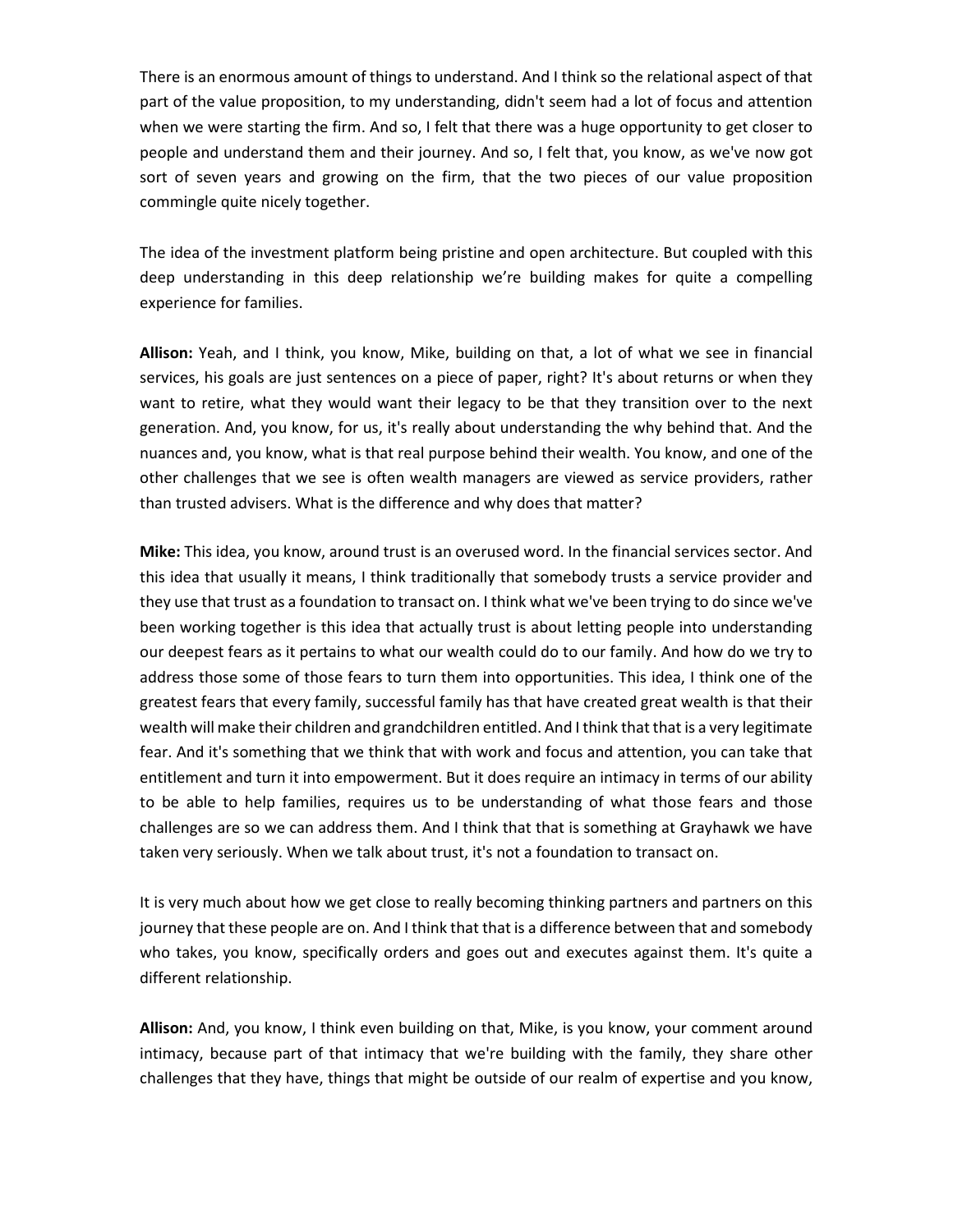we've been very purposeful in building relationships with other trusted advisers who we believe can help family solve problems beyond what our level of expertise is.

**Mike:** Absolutely. The collaboration of the work that we do is paramount, that we need to be able to recognize when a family or when a client requires somebody else that can be involved and I think that this is very personal work, and I think that it is there is a lot of challenge, there is a lot of complexity to the idea that a family we all know anyone who comes from families, which is all of us, that they're complicated units. And I think who used to inject a significant amount of wealth in it, it really can make it that much more complicated and complex. And so, the ability to have a very clear understanding about what people are feeling and what they're thinking and how can we help them, aside from the stewardship of investable wealth, it's a very, very important piece.

**Allison:** It is well said. And, you know, we have so many amazing opportunities to hear the stories of how the families we work with created their wealth by combining business vision and hard work. And after achieving these great levels of success, what role does purpose and intention play in their next chapter?

**Mike:** That's a really, really good question. You know, I think to sort of two parts to this answer, I would say to you, I think we've realized that it's not that you can't transition wealth without a purpose that the next generation could begin to interpret or to build upon. But we found that it's easier to do so if the generation that's created, the wealth attaches values that can then be ascribed to by the next generation it's proven to be an easier thing rather than just whether it be in investments or assets, if you like, that transfer the values that go along with it. You know, I would love to just share, Allison, if I may, a story from last week that was so moving for me that I attended the Celebration of Life for J.R. Shaw in Calgary. And the family put on a really incredibly moving afternoon of speakers and videos on the life of J.R. Shaw, somebody who was very philanthropic, very connected to community, had strong perspectives about the way he conducted himself. Never leave a table that you can't come back to, is one of the things that was mentioned many times, and I couldn't help but leave that auditorium after having sort of listened to it all, watched it, had a chance to speak to some of his children and grandchildren. Just how poignant the values that he had set and established were to be carried on by, you know, a couple of generations at least in the room. There are actually three generations now. And I really think that it was a great demonstration of values in motion and purpose and in presence and I think that everybody in that room that had a chance to hear it and see it must have been incredibly moved. I know I certainly was. And I think it really demonstrated what you're speaking to.

**Allison:** Yeah, and, you know, it's easy sometimes for families to think of those values as soft skills or as Kumbaya and something that isn't that important. But, you know, for those families that are very purposeful in doing that, it's really grounding and a key filter for decision making as a family going forward that they can come back to and hold every decision up to: does it align with our values.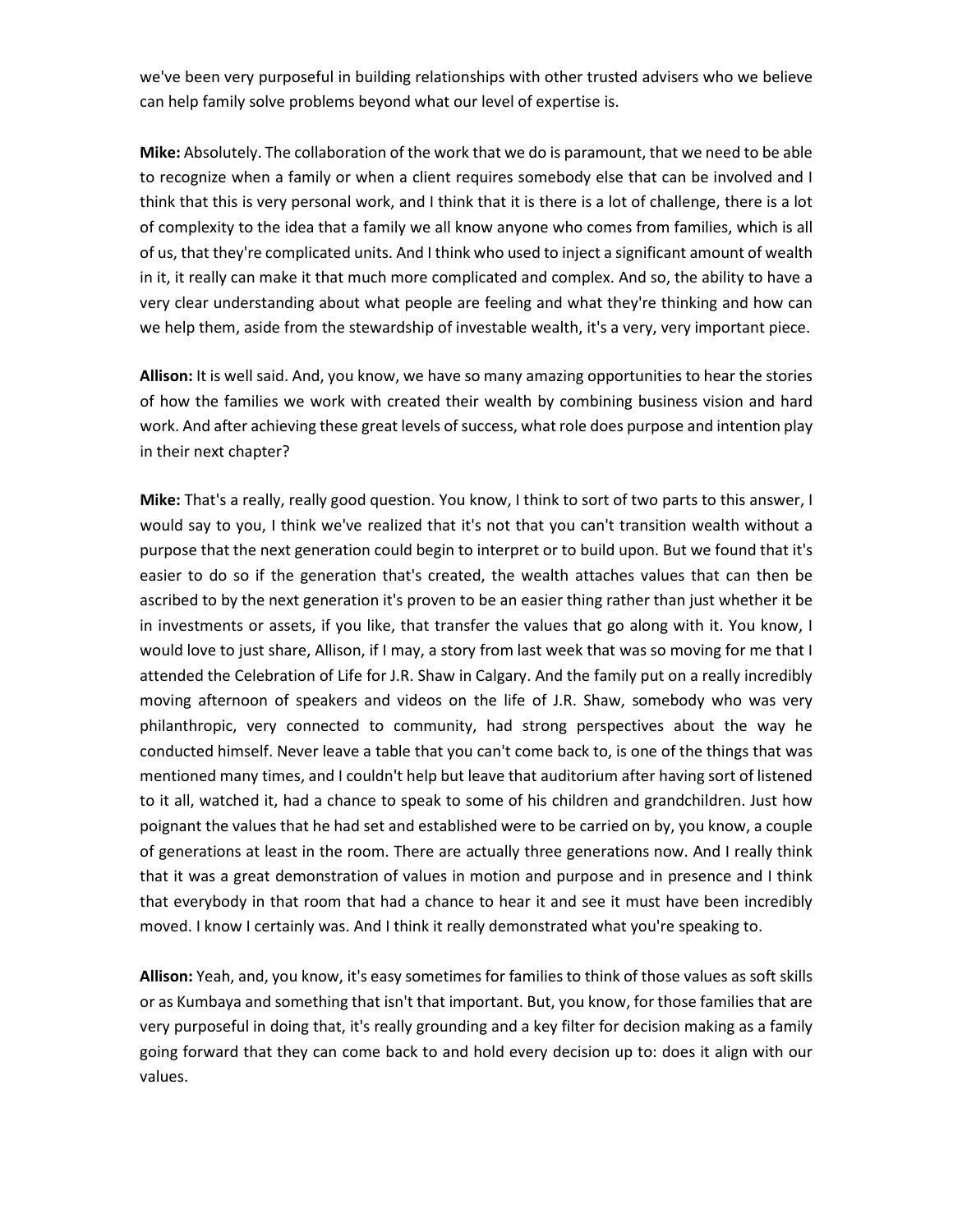**Mike:** No question. I know that somebody in our midst to who we both referred to as a very good family professional, Greg Burrows, he often says that, you know, you have to be a parent to be in this business because there's just something the intangibles about children and about being a parent and that sort of that connection.

But I think that sort of layering in purpose is a way that you can stay connected to somebody even if you've never met them. You know, I, I think that I think that's the case, you know, as I saw on the Shaw family that, well, he had great connection with his grandchildren. There are now great grandchildren. And I think that the purpose that J.R. had established, I think, is going to be very meaningful. And giving that the people that did know him, the ability to carry on a lot of the things that he felt very strongly about.

**Allison:** What a great gift to leave So one of the common worries we hear even from those who have declared the purpose of their wealth is how to prepare the next inheritor, which was core in your fireside chats with Paul Desmarais, the Third, for Paul's families and others, like those who have been successful in generational transfers, what have they done to mitigate the potential transfer challenges beyond declaring values and purpose?

**Mike:** Great question. You know, Paul's family have been, from my perspective, kind of crept incredibly intentional around how they tried to set up a structure for Paul and his three brothers. So, four boys in his family, all four of which have created very successful companies and have, you know, really launched their business careers prolifically. And I think, you know, it starts from Paul's parents have created a structure around business.

First of all, I think Paul would say that they have all been strongly encouraged to get into business and create business and entrepreneurialism is a core value for that family. Hard work is a core value for that family. And they were encouraged from an early age to lean in on that and that they would be given great support by doing that.

I am the most impressed by certainly time that I've spent with Paul's father and his mother and just talking to them about how they've kind of viewed the raising of their children. And as a parent, you would appreciate this yourself that Paul can if you ask Paul what his family values are, he can rattle them off like the, you know, the weather it's like, you know, and I think that there is a clarity in all of their family about what they really stand for and it really guides them.

And I think that that has been really impactful. Paul will say, you know, it's not for every family and obviously every family is different. We're going to have a different perspective. But, you know, I think it's something that we know well and the journey that we've been on together that, you know, talking about these things is the only way you're going to get people to really understand you know, from one generation to the other.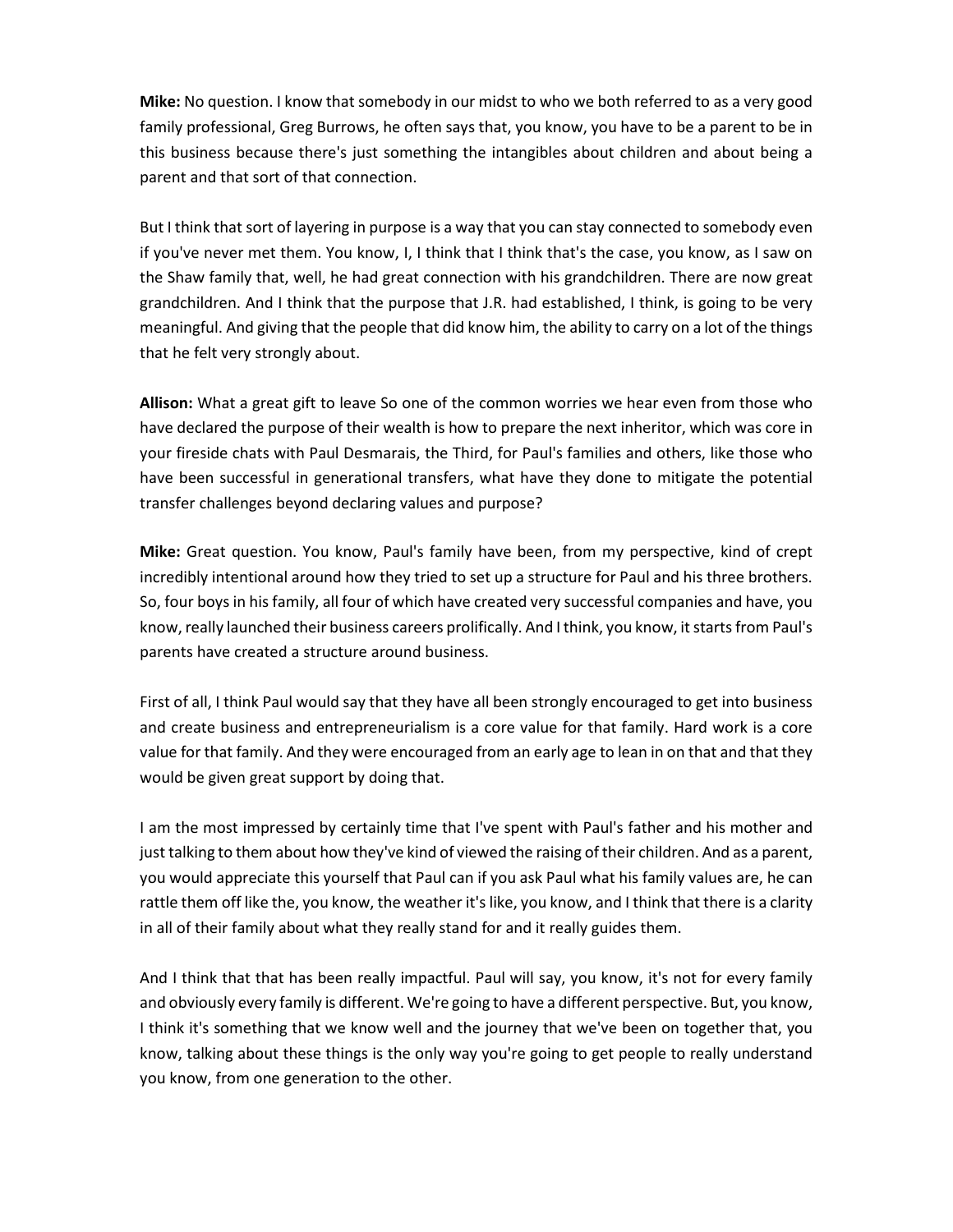**Allison:** And I think, you know, what I hear in Paul's story Mike, and you know, what I've heard with another family that I've been working with in the last week is open disclosure is so important in keeping people aligned and helping people understand where they fit in to the overall picture. And, you know, unfortunately, it's not as common as, you know, we would hope for it to be. And when we see it, it is just magical in the way that families respect and communicate with each other.

**Mike:** I understand why families hesitate to talk to their children. It's a natural thing. You know, I mean, we've seen it. But, you know, the research, I think, is clear that talking is the only way; communicating is the only way. And I think authenticity and transparency are very important when trying to have one generation sort of meet up with the other. So yeah, Paul's family is, and it is really quite something in Paul's openness to be able to talk about some of these things and the challenges. It's not all been perfect and it's not all worked perfectly. But he is incredibly open, as are his parents, about sort of talking about some of these things

**Allison:** Which is great for all the families that have the opportunity to learn from what other families have learned along the path.

**Mike:** Super valuable. Super valuable.

**Allison:** So, let's follow Pete and Greg's lead in closing out with a more personal question. So today you shared how you use your expertise to add value for our clients. There's a well-known phrase: The shoemaker's children go barefoot which often means that those closest to the person don't benefit from that person's expertise. What have you been doing at home to make sure that your sons, Max, and Louis, aren't barefoot?

**Mike:** Well, I'm smiling because I just spent the weekend with Max here in Toronto, and he's on his way back to Western Canada right now. But a super interesting question you know, and I'm trying to think whether there is a bit of the shoemaker's son in my family. They hear me talk a lot about the families that we work with. But I think Allison, I've tried to expose the boys to things that were important to me growing up. So, one of the things, obviously, is our family have a background in agriculture and in the cattle business and growing up in a ranch, which the two boys did. And I think come that from that, hard work is a very important value. And I think food and our connection to food both as it was a sort of a core business for my family and a great interest of mine growing up. And you know, as you know, we have been working on a farm to table business and things.

I think the boys have been coming to realize the connectivity through lots of their activities, maybe with not as much conversation as you and I were just having. I think that I have of late been trying to have more conversations about it. But I certainly think, you know, and probably ultimately